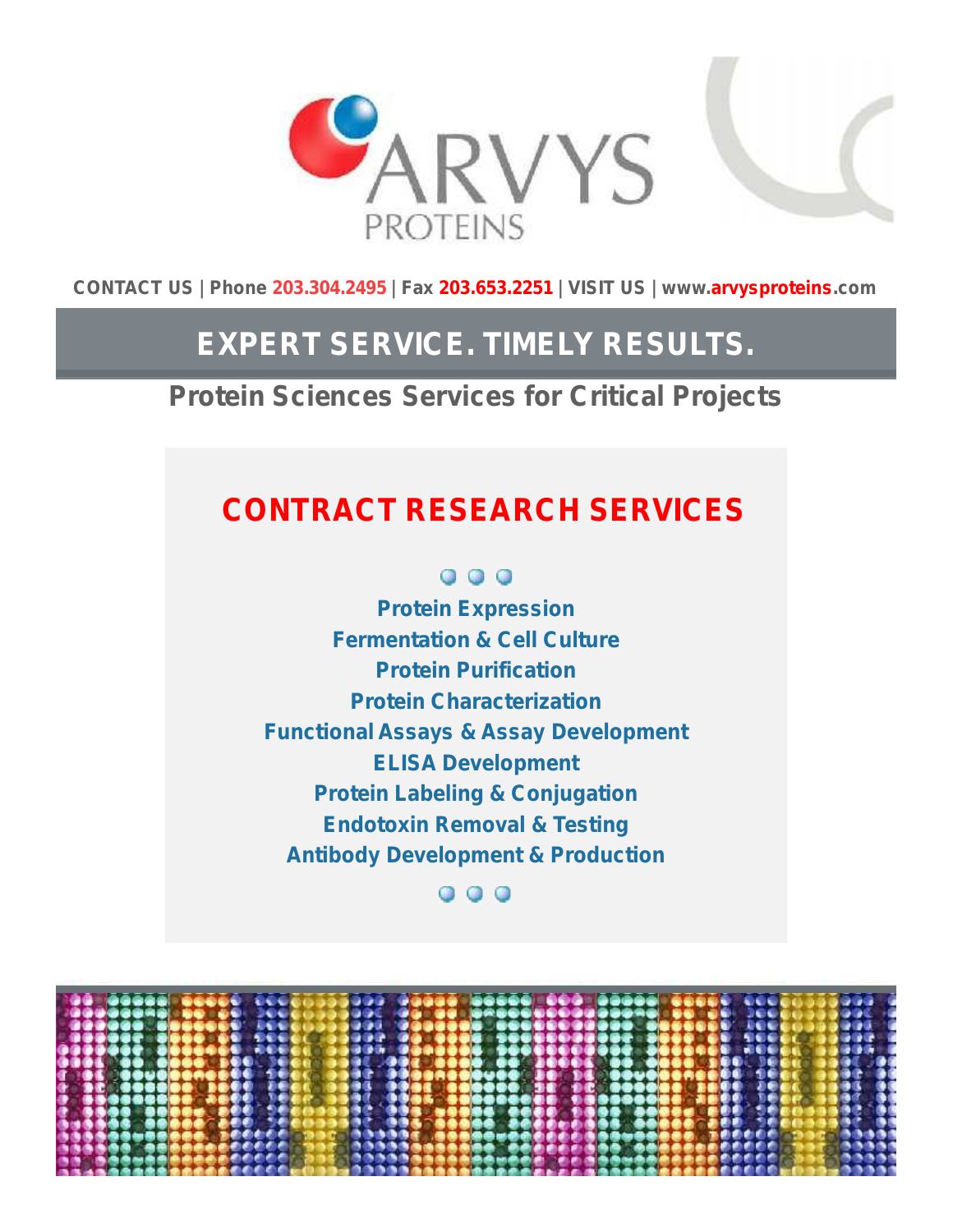# **PROTEIN EXPRESSION**



Our **Protein Expression services** incorporate the latest developments in bacterial, baculovirus and mammalian expression technologies to assure that your *recombinant protein production* will be efficient and economical. We offer a number of **Protein ExpressionServices** designed to meet specific goals, ranging from expression of tagged proteins for research to production of biopharmaceuticals for clinical use. Your *custom protein expression* will be

optimized by engineering an expression construct with a codon-optimized DNA insert, a strong promoter, an efficient ribosome binding site, a high copy number and combining it with an appropriate host. High level of protein expression also depends on stability, solubility, and folding pathway of the protein product. Accordingly, we will optimize these protein expression parameters when such optimization is necessary.

### **GENETIC ENGINEERING**

 generation of a gene by PCR or synthesis subcloning into an appropriate vector confirmation of DNA insert by Sanger sequencing plasmid preparation and DNA storage site-directed mutagenesis

# **BACTERIAL PROTEIN EXPRESSION**

 codon optimization for bacterial expression and gene synthesis of DNA insert mutagenesis of an existing construct

- generation of bacterial expression construct(s) in a selected vector
- transformation into an appropriate host and preparation of glycerol stocks
- screening studies for the best-expressing protein variant
- optimization of growth conditions (host, induction, media, temperature, additives) to drive either soluble or inclusion bodies expression
- soluble vs. inclusion bodies expression assessment by SDS-PAGE/Coomassie or Western blot
- bacterial paste scale up production
- inclusion bodies wash and recovery
- recombinant protein purification from soluble lysate fraction
- recombinant protein purification from inclusion bodies by refolding

# **BACULOVIRUS-INDUCED INSECT PROTEIN EXPRESSION**

 codon optimization for insect cell expression and gene synthesis of a DNA insert mutagenesis of an existing construct

subcloning of a DNA insert into a selected baculovirus expression vector

virus generation, amplification and cloning by limited dilution or plaque purification

generation of high-titer virus stocks

 SDS-PAGE, Western, ELISA or functional expression analysis of cell lysates and conditioned media for intracellular and secreted protein products respectively

secreted or intracellular expression in *sf9*, *sf21* and *HiFive* insect cells

expression optimization studies: MOI, time course, growth media

large-scale insect cell culture for conditioned media or cell pellet production

recombinant protein purification from conditioned media or cell pellet

#### continued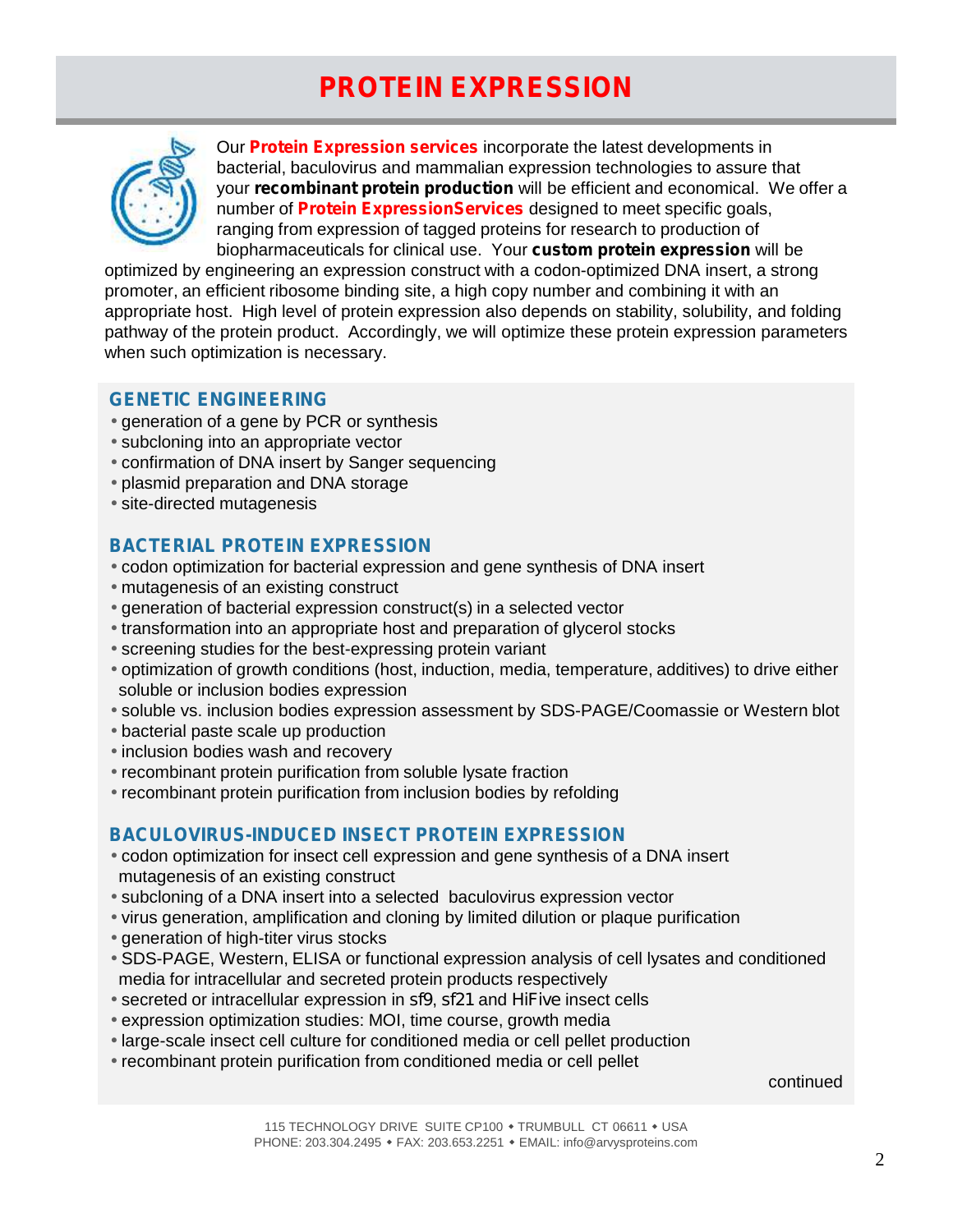# **PROTEIN EXPRESSION**

continued

### **YEAST PROTEIN EXPRESSION**

 $\sqrt{2}$  codon optimization for yeast cell expression and gene synthesis of a DNA insert

- subcloning of a DNA insert into a selected yeast expression vector
- mutagenesis of an existing construct
- generation of yeast transformants
- screening for high-yielding transformants by Western, ELISA or functional expression analysis of cell lysates
- intracellular expression of membrane proteins in *S.cerevisiae* yeast cells
- secreted expression in *Pichia* yeast cells
- expression optimization studies: secretion signal, host strain, media
- large-scale yeast cell culture for conditioned media or cell pellet production
- recombinant protein purification from conditioned media or cell pellet

#### **MAMMALIAN PROTEIN EXPRESSION**

- codon optimization for mammalian cell expression and gene synthesis of a DNA insert mutagenesis of an existing construct
- generation of mammalian protein expression construct(s) in a selected vector
- endotoxin-free plasmid DNA preparation for transient or stable transfections
- small-scale trial to assess recombinant protein expression and/or to optimize transient transfection conditions
- various transient transfection reagent options
- generation of stably-transfected cell pool
- expression analysis by SDS-PAGE, Western, ELISA or functional assay
- secreted or intracellular expression in CHO, HEK293 or client-specified cells
- adherent or suspension cell growth options
- large-scale mammalian cell culture for conditioned media or cell pellet production
- recombinant protein purification from conditioned media or cell pellet

# **STABLE CELL LINE DEVELOPMENT**

#### **AUXILLARY PROTEIN EXPRESSION SERVICES INCLUDE**

long-term storage for DNA, glycerol and virus stocks

master and working cell banking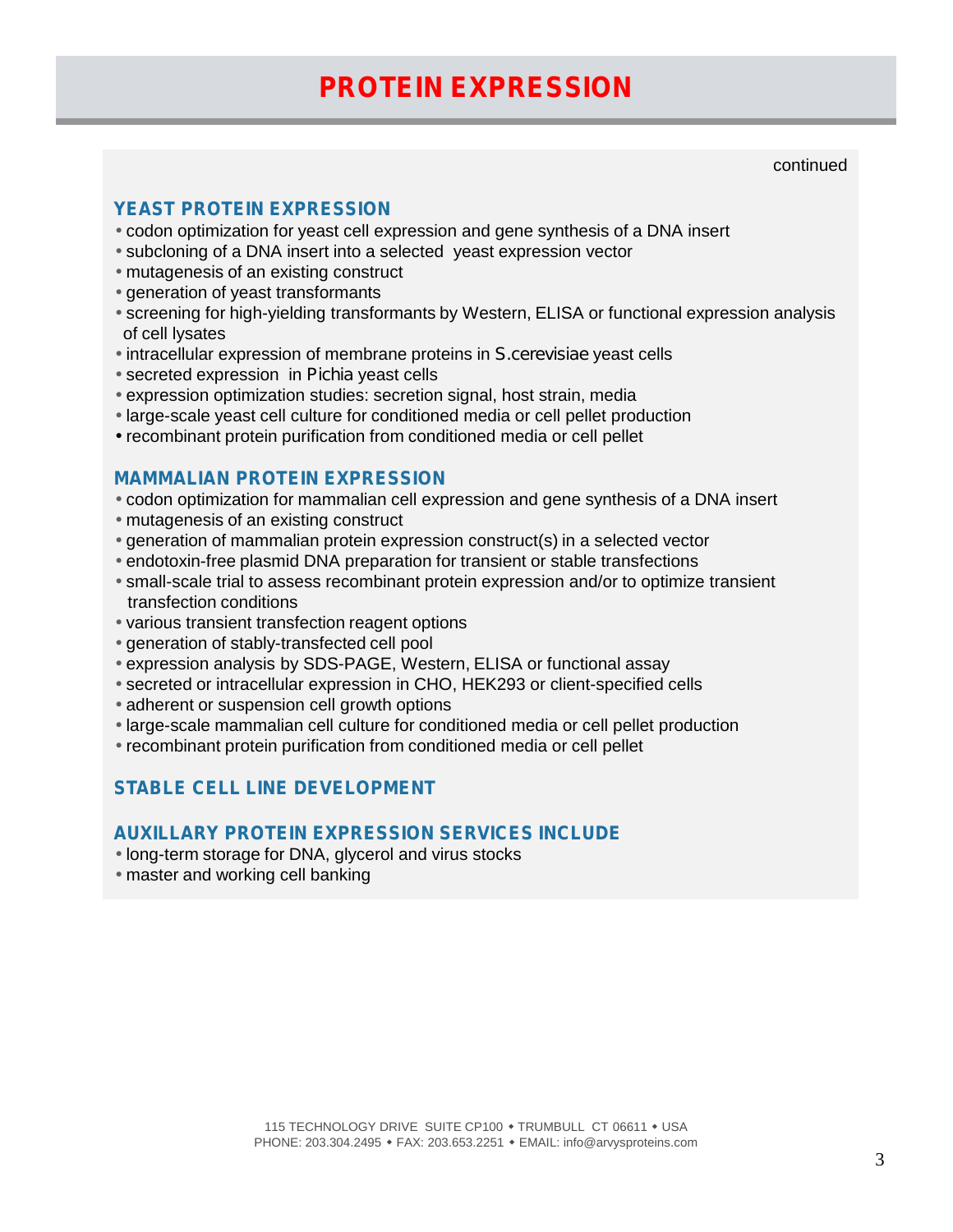# **FERMENTATION & CELL CULTURE**



The quality of starting materials resulting from **Fermentation Scale Up** often determine the purification strategy or even the success of purification. Our **Cell Culture Services** aim at achieving maximal r-protein production through optimization of fermentation processes and it could be a very important purification step in itself. Time and effort invested at this stage often result in substantially shorter purification protocols and higher yields of active r-protein. Our

experience with various high-producing cell lines, cell culture growth modes, media formulations, methods of protein extraction, fractionation and enrichment enables us to design the most optimal production process for your starting materials.

# **LARGE SCALE PLASMID DNA PREPARATION**

### **LARGE SCALE PROTEIN PRODUCTION**

clarified conditioned media from mammalian, yeast and insect cells

- mammalian cell pellet
- insect cell paste
- bacterial paste
- yeast cell paste
- transient transfection into mammalian cells
- I infection of insect cells with high-titer baculovirus
- propagation of stably-expressing insect or mammalian cells
- suspension cell line growth in shake flasks and Wave bioreactors
- adherent cell line growth in multifloor flasks and cell factories

# **CELL LYSIS OPTIONS**

 sonication homogenization detergent solubilization hypotonic solution treatment combination of the above

# **INCLUSION BODIES REFOLDING SCREEN**

### **TARGET PROTEIN ENRICHMENT BY**

- ammonium sulfate precipitation
- sucrose gradient centrifugation
- differential detergent extraction
- partition into Triton X-114
- treatment for membrane preparations
- Inclusion bodies isolation, wash, solubilization and refolding

### **CONCENTRATION AND BUFFER EXCHANGE OF CONDITIONED MEDIA BY**

- centrifugation
- $\frac{1}{1}$  tangential flow filtration (TFF)

# **QUANTITATIVE ANALYSIS OF THE TARGET PROTEIN EXPRESSION**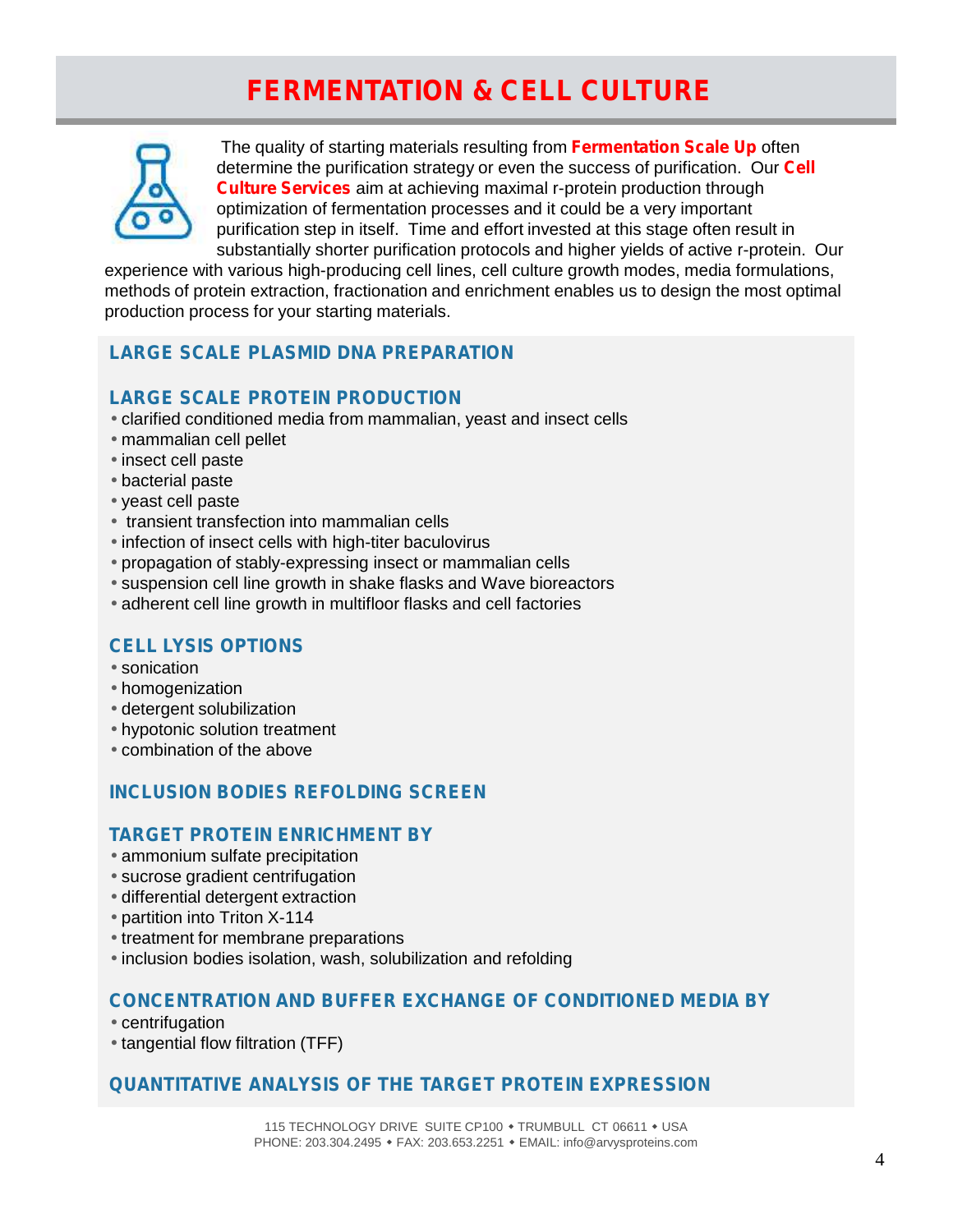# **PROTEIN PURIFICATION**



Our skills in *custom protein purification* were gained over many years of work with protein pharmaceuticals, drug targets, biological system components and biochemical reagents. All **Protein Purification Services** start with the analysis of physico chemical and biological properties of a target protein resulting in the development of tailored procedures for its extraction, purification and characterization. Our

purification strategy aims to achieve a homogeneous active protein preparation in two to three purification steps. This goal is reached by a thorough selection and optimization of the capture step, incorporation of a gel filtration step to remove aggregates, degradation products and other contaminants, selection of buffer conditions that stabilize biological activity and prevent product degradation. We routinely work with antibodies, antigens, enzymes, growth factors, DNA-binding proteins, membrane proteins, blood proteins and many more. Some of Although most proteins require an individual approach, we are confident that we can handle your protein. We will purify it cost-efficiently, characterize it according to your specifications and deliver it to you in an active and application-compatible form.

### **CUSTOM PROTEIN PURIFICATION FEATURES**

purification of

fusion and tagged proteins from recombinant sources native proteins from natural sources antibodies of different isotypes including IgMs membrane proteins

common protein purification scales range from 0.001g to 5g

proteins are purified according to client-specified purity

protein purification methods from

client-supplied protocols published protocols improved protocols from client-supplied or published protocols *de novo* protocols tailored to client's requirements

any protein purification mode can be used

ion-exchange gel filtration affinity (broad-spectrum) hydrophobic interaction

refolding from inclusion bodies

protein purification method development for transfer to a GMP facility

dedicated columns are used in each project

 efficiency is provided by the automation and precision of AKTA systems from Amersham BioSciences (currently GE)

### **ANALYSIS OF INTERMEDIATE AND FINAL PURIFIED PROTEINS**

SDS-PAGE and/or dot/Western blotting are routinely used for fraction analysis final protein purity is determined by densitometry from Coomassie-stained gels final products are supplied with a certificate of analysis, purification report and, if applicable, a batch record

continued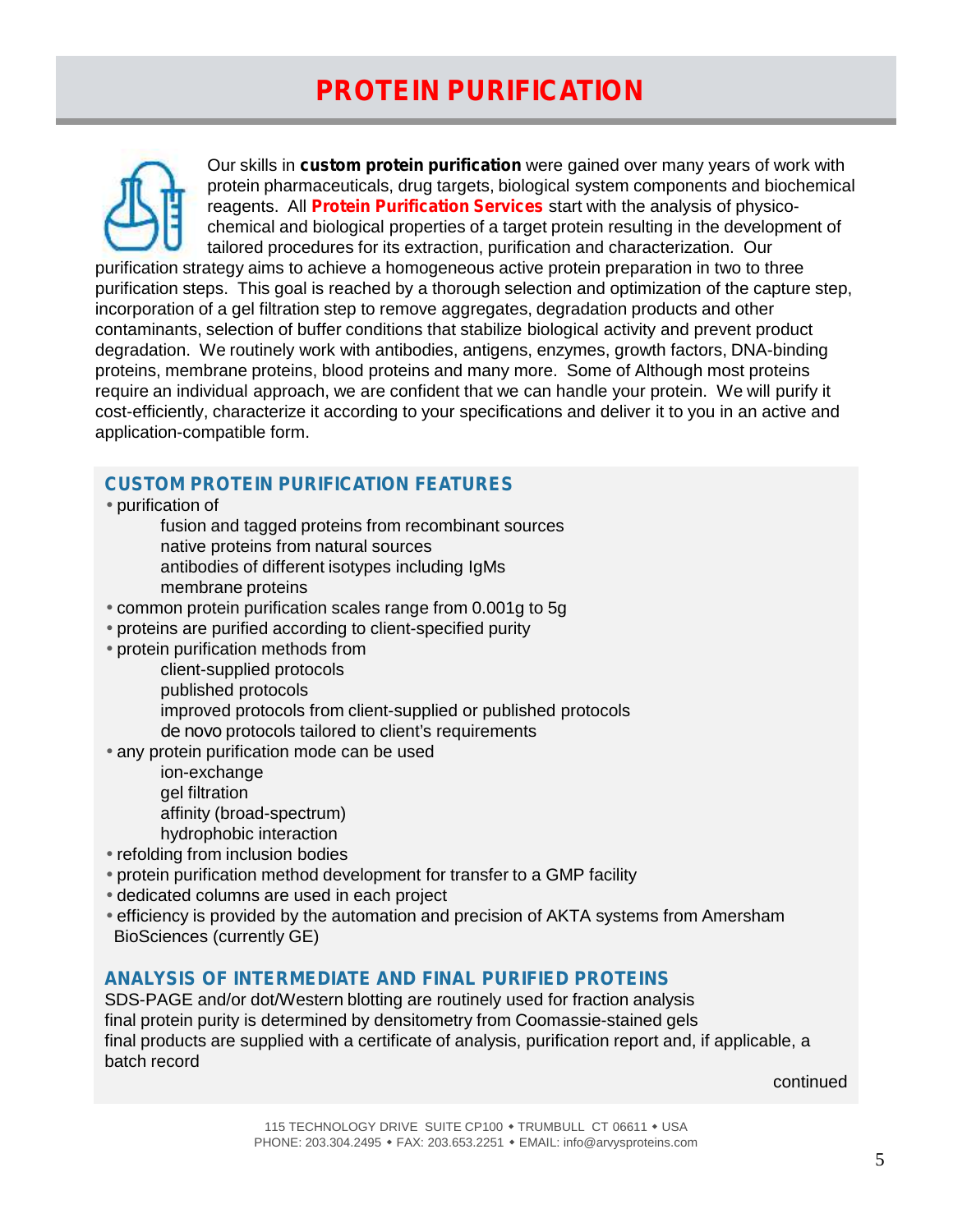# **PROTEIN PURIFICATION**

continued

### **ALL CUSTOM PURIFIED PROTEINS ARE**

supplied with a certificate of analysis tailored to client's specification

provided at specified protein concentration

 $\int$  formulated in a buffer that protects from protein degradation due to proteolysis, oxidation and shear stress

dispensed into specified aliquot sizes

# **AUXILIARY PROTEIN PURIFICATION SERVICES INCLUDE**

protein refolding

endotoxin removal

 $\frac{1}{1}$ tag removal

labeling & conjugation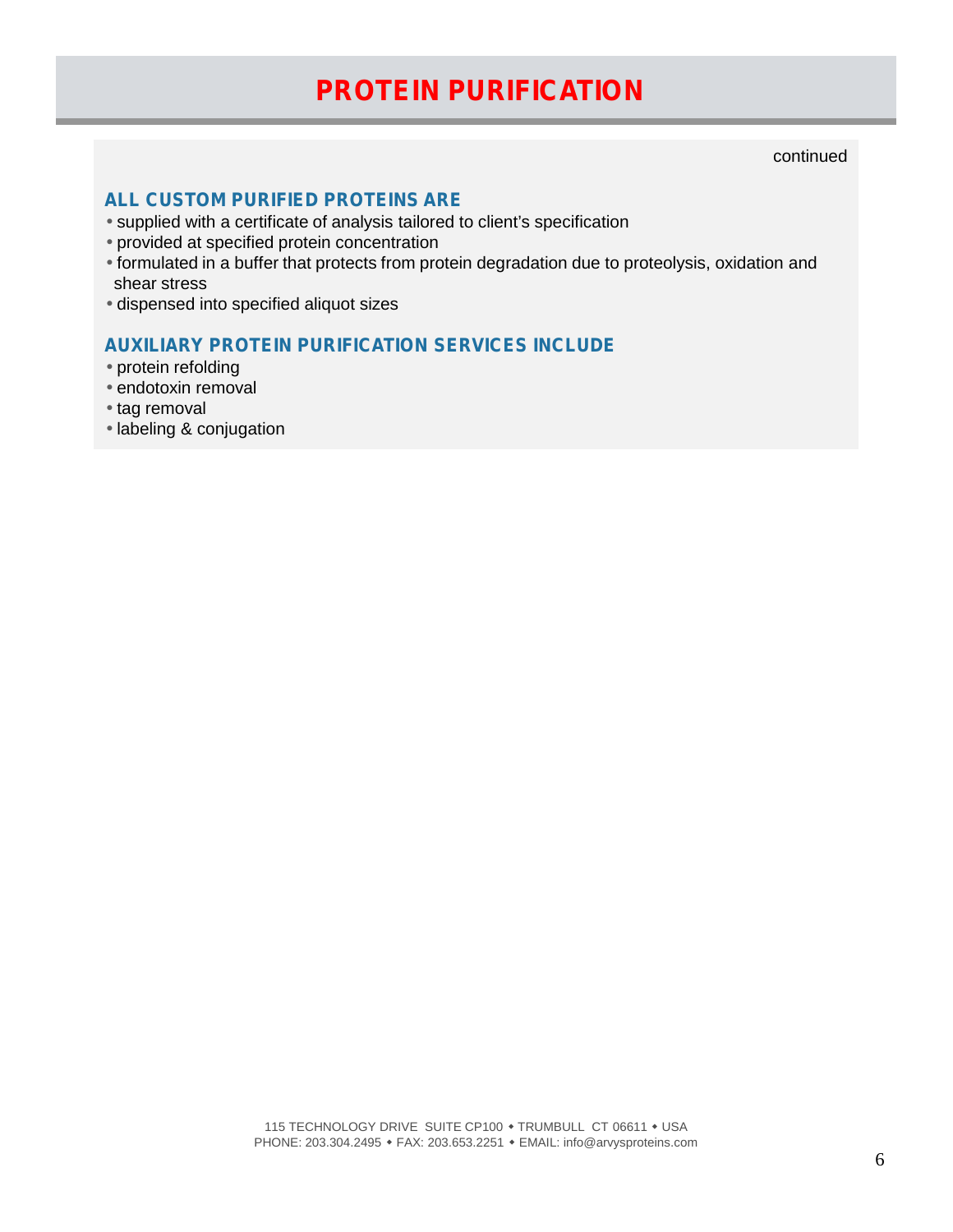# **PROTEIN CHARACTERIZATION**



Analytical characterization ensures the identity, purity, structural and conformational integrity, and function of the protein. We perform a number of routine protein analyses throughout all project stages. If needed, we can submit your samples for additional methods of characterization. We also offer specialized protein characterization services for purified proteins.

#### **ANALYSIS OF RAW, INTERMEDIATE AND F***I***NAL PROTEIN PRODUCTS**

- electrophoresis (SDS-PAGE, native-PAGE, IEF-PAGE, urea-PAGE)
- Western/dot blot
- enzyme activity assays by light absorbance or fluorescence
- ELISA (direct or sandwich)
- protein assay  $(A_{280}$ , BCA or equivalent)
- antibody isotyping
- endotoxin measurement
- contaminating DNA assay
- UV-Vis absorption spectrum

#### **PREPARATION AND SUBMISSION OF PROTEIN SAMPLES FOR**

- amino acid analysis
- N-terminus analysis
- mass-spectrometry identification and analysis
- extinction coefficient determination

#### **PROTEIN CHARACTERIZATION**

- analytical size exclusion chromatography (native MW estimate,
- aggregation analysis)
- analytical ion-exchange chromatography (oxidation)
- purity analysis by densitometry
- UV-Vis light absorption spectroscopy
- analysis of oxidation, degradation and aggregation products
- protein deglycosylation analysis
- binding interactions by co-immunoprecipitation, spectroscopy or chromatography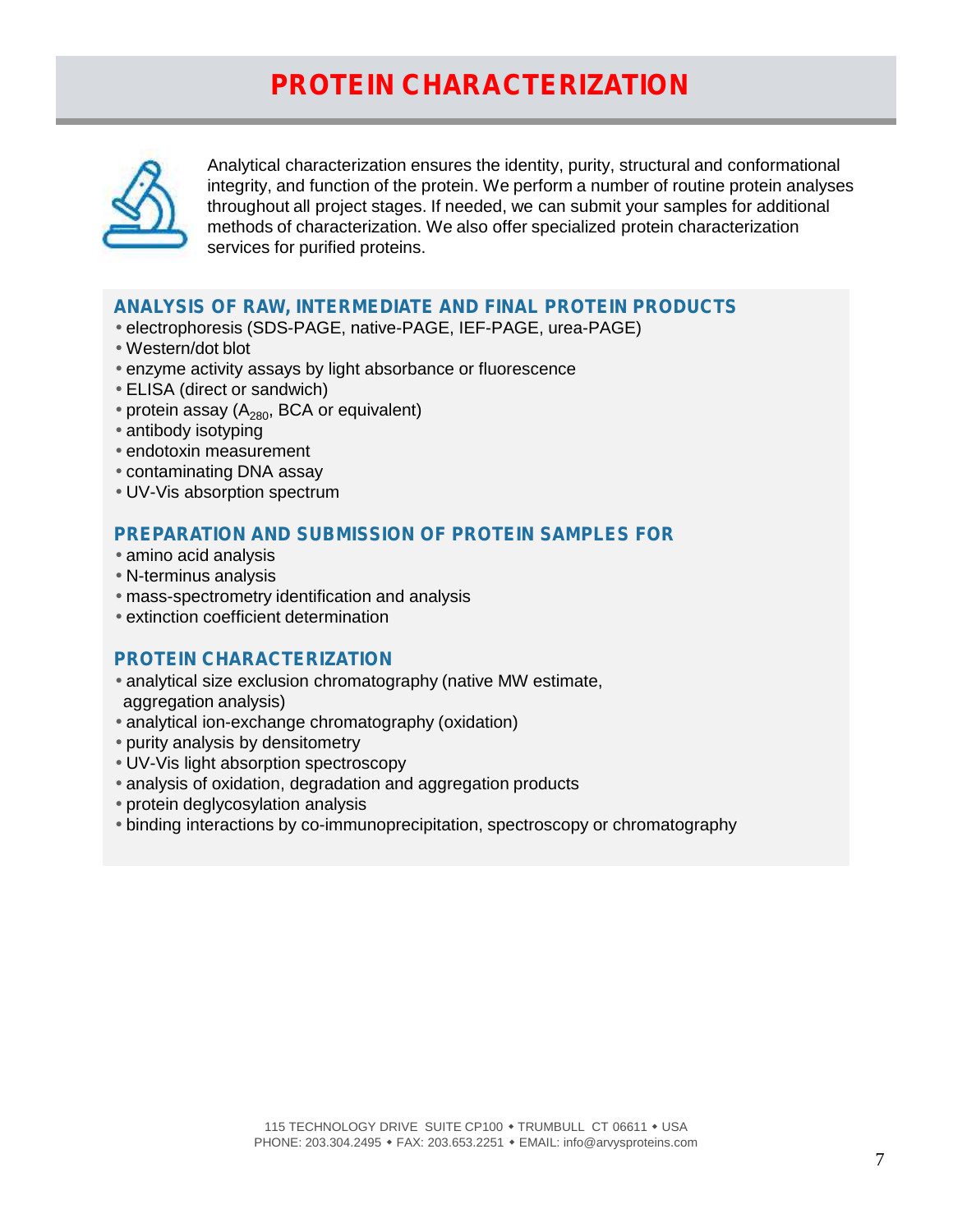# **FUNCTIONAL ASSAYS & ASSAY DEVELOPMENT**



We offer our experience in **Functional Assays & Assay Development** for detailed mechanistic studies of a target protein, bioanalytical measurments and high-throughput screening. Since we thoroughly characterize the materials for which an assay is developed, our assays have maximized signal windows, low variability and are economical. These assays can have diverse applications such as analysis

of enzyme activities, small molecule binding to proteins, protein-protein interactions and nucleic acid-protein interactions. In addition, we offer our services for outsourcing your assays or mechanistic studies.

#### **FUNCTIONAL MODES**

 protein-protein, protein-nucleic acid, protein-small molecule or peptide binding interactions receptor functional assays enzymatic activity direct, indirect, sandwich, and competitive ELISA inhibition

#### **ASSAY FORMATS**

 96-well plate single sample (for UV/Vis absorbance) HTS-compatible

#### **PREFERRED DETECTION METHODS**

 fluorescence intensity fluorescence polarization fluorescence energy resonance transfer (FRET) luminescence light absorbance

### **ASSAY TARGETS**

- enzymes
- antibodies
- receptors
- inhibitors
- peptides
- small molecules

# **ASSAY DELIVERABLES**

 $\int$  binding site characterization (B $_{\sf max}$  and J $_{\sf d}$ ) enzyme steady state kinetic parameters determination (K<sub>m</sub> and V<sub>max</sub>) inhibitor characterization single point inhibition for multiple inhibitors at a specified concentration  $IC_{50}$  and K<sub>i</sub> determination analysis of tight binding inhibitor kinetics concentration determination for proteins, peptides and small molecules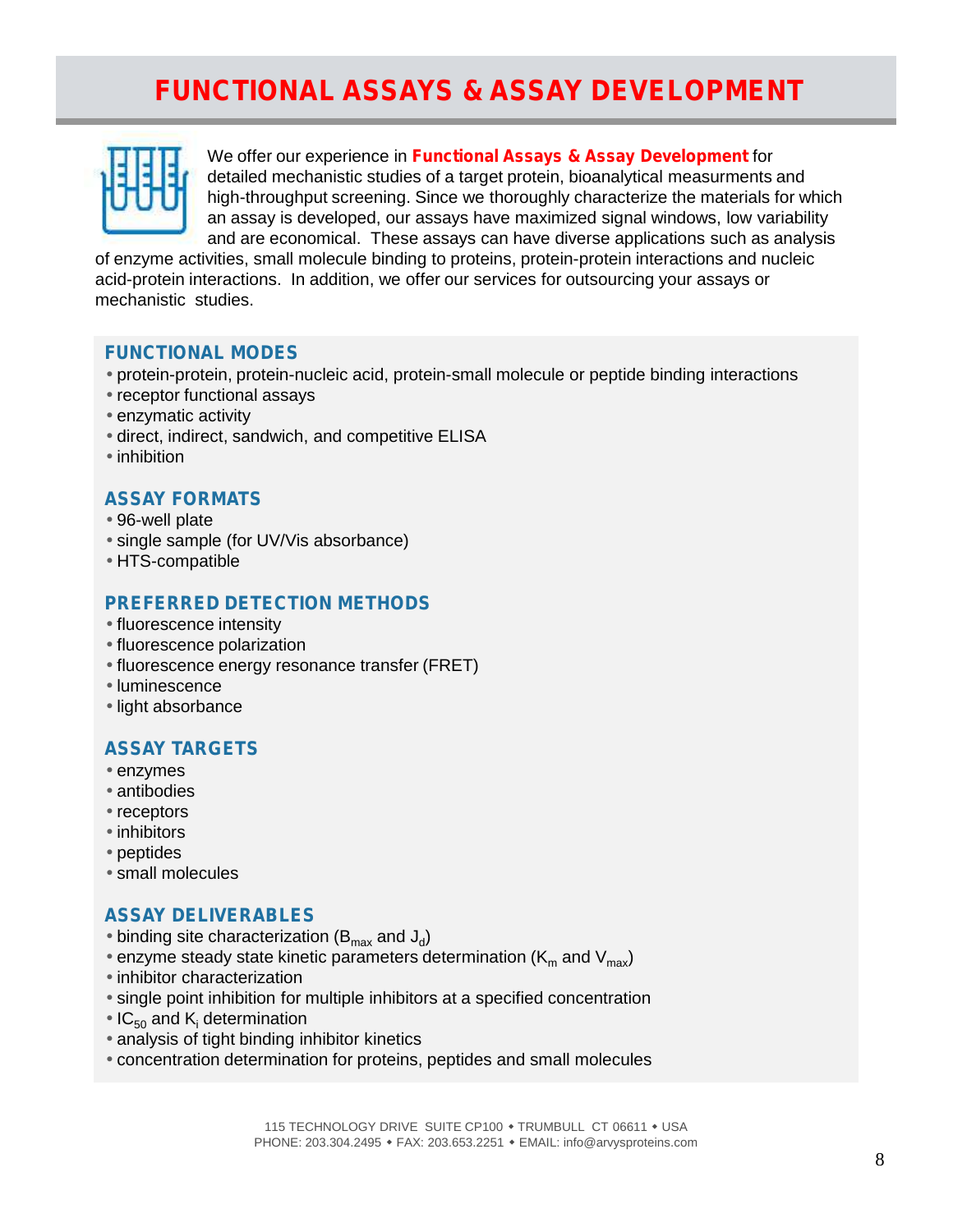# **ELISA DEVELOPMENT**



Enzyme-Linked Immunosorbent Assay (**ELISA**) is a widely used assay in diagnostics, drug discovery, clinical development and other life-science industries. This is a sensitive assay that detects and quantifies a target molecule in biological fluids or solutions. **ELISA** can be performed in various formats and platforms. Although a target-specific antibody is the central aspect of an **ELISA**,

other components are also critical for the assay performance. Our seamless, integrated expertise in antibody-antigen biochemistry, functional assays, recombinant protein production, hybridoma cell culture, antibody purification, characterization and conjugation allows us to deliver a fully optimized and validated **ELISA** for its intended final application.

#### **ELISA TYPES**

- direct
- indirect
- sandwich
- competition
- inhibition

### **ELISA DETECTION OPTIONS**

- visible absorbance
- fluorescence
- luminescence

#### **ELISA DESIGN INCLUDES SELECTION OF:**

- assay format
- antibody or antibody pair
- standards
- plate-coating chemistry
- blocking and wash buffers
- detection strategy
- detection reagents

#### **ELISA OPTIMIZATION INVOLVES TESTING OF VARIOUS:**

- concentrations of antibodies, samples and buffers coating protocols detection protocols
- chessboard titrations

### **ELISA VALIDATION PARAMETERS ARE TESTED:**

 robustness / precision / trueness uncertainty limit of quantification dilutional linearity parallelism recovery selectivity sample stability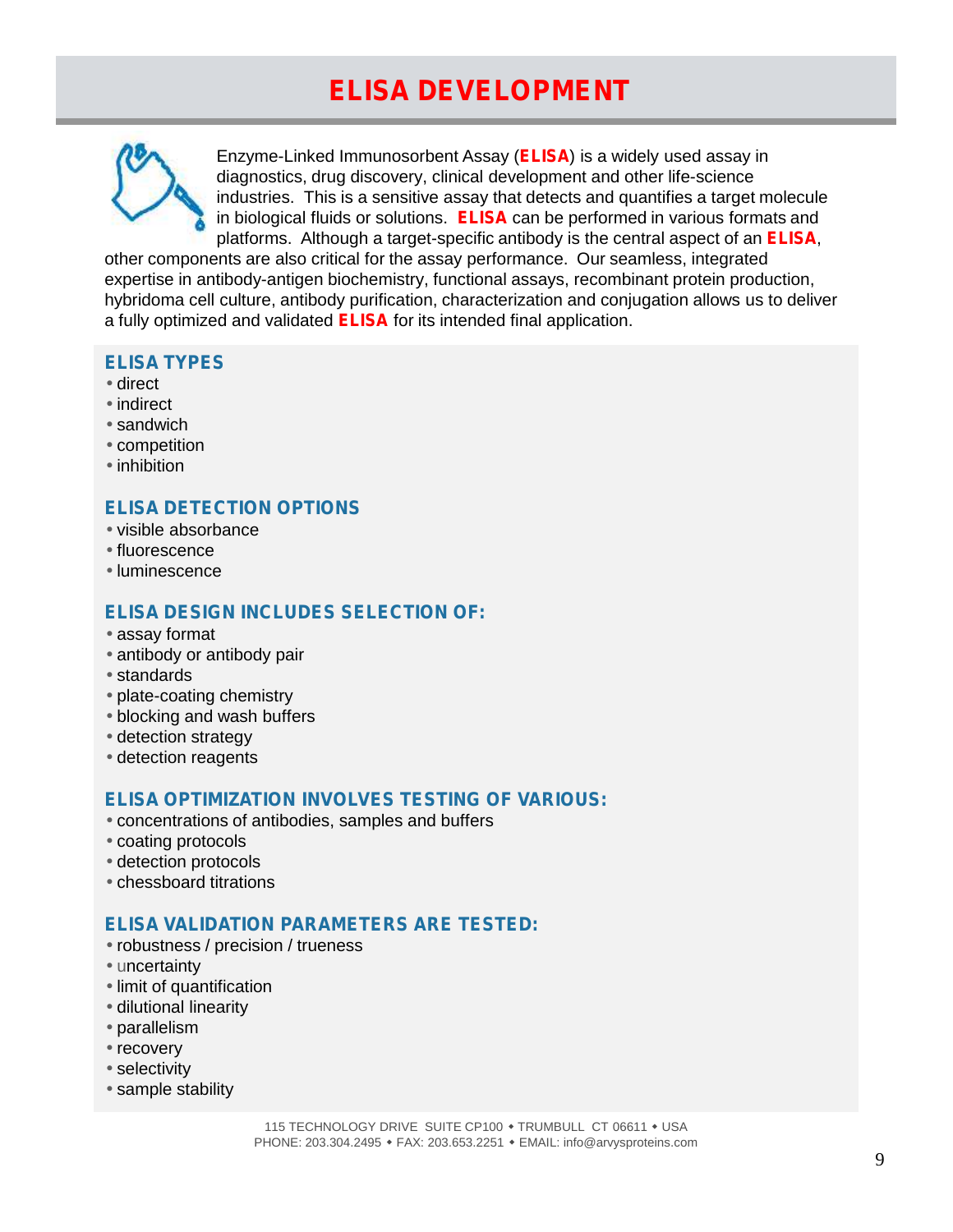# **PROTEIN LABELING & CONJUGATION**



**Labeled proteins** allow us to study specific molecular interactions with high sensitivity in complex biological systems. They are important reagents in numerous biological applications such as assays, purifications, protein arrays, localization studies, flow cytometry, clinical imaging and much more. The quality of **Labeled Proteins** is critical for consistent and reliable data. Although labeling procedures appear to be simple and straightforward, most of them still

need to be adjusted to take into consideration the nature of a protein in order to achieve the desired results. Possible problems during labeling procedures include protein losses due to precipitation, sample manipulation & instability, inconsistent label-to-protein ratio, incomplete removal of an unconjugated labeling probe, and poor protein characterization before and after labeling. In addition, new labeling technologies had emerged for site-directed labeling requiring an integration of protein expression and purification into the labeling process. We have extensive experience with various **Protein Labeling** techniques and are confident that we can provide you with high-quality labeled reagents for your downstream applications.

#### **NONSELECTIVE PROTEIN LABELING**

- biotinylation with incorporation ratios determined by a HABA-based assay
- fluorescent probe conjugation with incorporation ratios determined by fluorescence
- other chemical moieties (for example, Sulfo-Tag, Dyes) with incorporation ratios determined by UV-Vis spectroscopy
- enzyme conjugation with incorporation ratios determined by enzyme activity assays

### **SITE-SPECIFIC LABELING**

- C-terminal labeling through "Sortagging"
- N-terminal labeling through "Sortagging"
- labeling at glycosylation sites

### **CLICK CHEMISTRY LABELING**

- azido modified proteins and/or glycochains
- alkyne modified proteins and/or glycochains
- copper (I)-catalyzed click labeling
- copper-free click labeling
- various commercial choices of click partners including dual labels
- *in situ* applications
- protein conjugation and detection

### **BIOMOLECULE IMMOBILIZATION ON SOLID SUPPORT**

 site-specific immobilization on a chip in oriented fashion protein conjugation to chromatography resin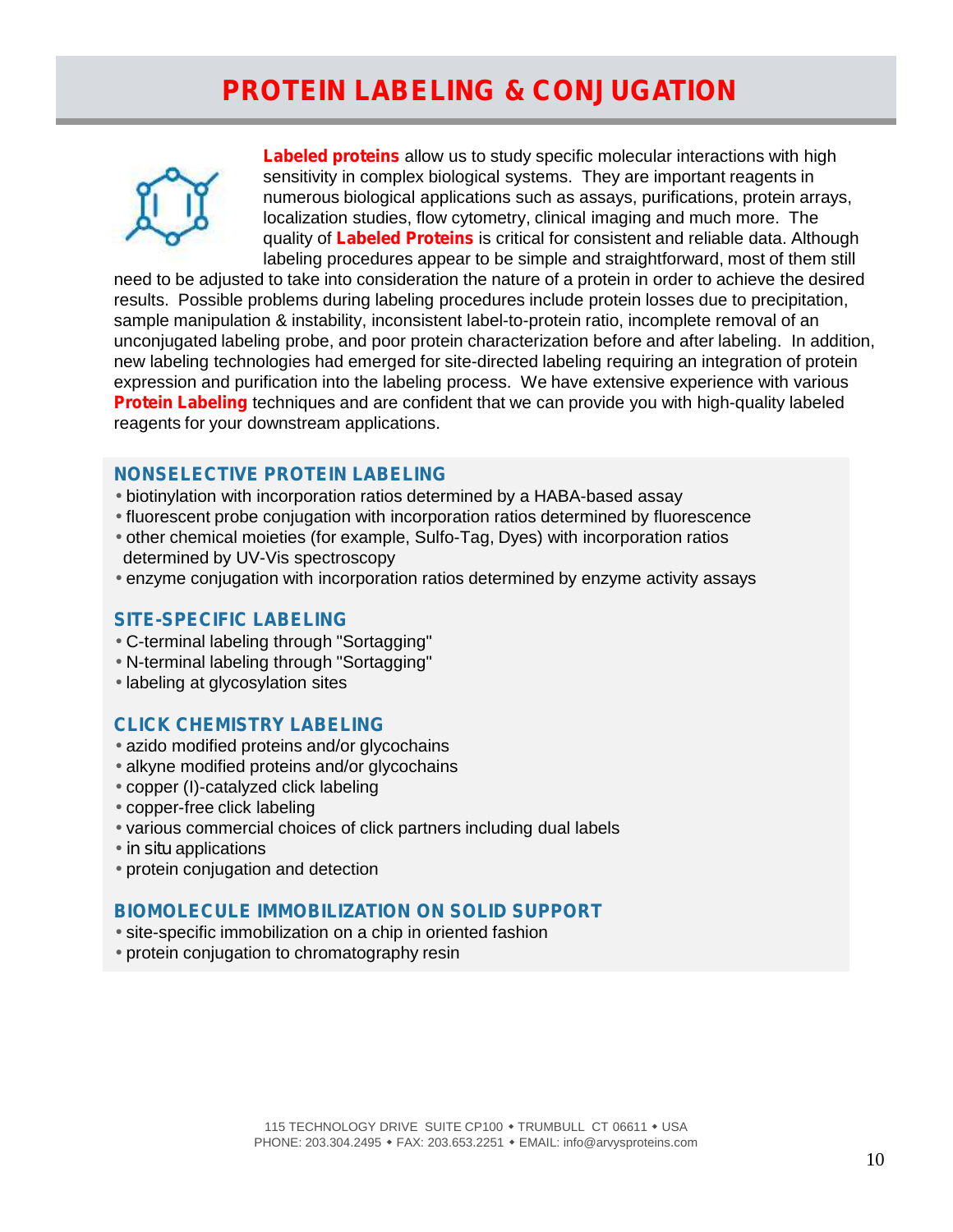# **ENDOTOXIN REMOVAL & TESTING**



**Endotoxin removal** from biological solutions is critical for many *in vivo* and cell-based applications, as it interferes with biological response. Endotoxins are liposaccharides that are found in the outer cell wall of Gramm-negative bacteria. Bacteria release endotoxins at the time of lysis. The toxic effect of endotoxins is triggered by its interaction with specific

receptors on the immune cells resulting in the release of high concentrations of cytokines and other molecules of immunological significance. Since adventitious endotoxin is present in air, water, labware and it cannot be removed by simple sterilization, it is almost impossible to generate endotoxin-free solutions without a removal procedure. Each **Endotoxin Removal** project requires a protocol development step that takes into consideration biophysical properties of a target molecule, final sample application and desired formulation. For years we had successfully developed **Endotoxin Removal** protocols to meet strict endotoxin presence requirements. We are confident that we can make your **Endotoxin Removal** project a success.

### **CUSTOM ENDOTOXIN REMOVAL FROM AQUEOUS SOLUTIONS OF**

- proteins
- DNA
- peptides
- biomass

### **METHODS ARE BASED ON**

- $\sqrt{c}$ charge
- hydrophobicity
- combinantion of charge and hydrophobicity
- ligand affinity
- size

# **SERVICE FEATURES**

- protein losses are minimized by selection of an appropriate endotoxin removal
- scales range from mg to g of a target molecule
- endotoxin-free samples are sterilized and distributed into multiple aliquots for convenience
- delivered in an application-compatible buffer
- turnaround times are less than 1 week in most cases
- detergent-compatible r-Factor C fluorescence-based assay
- detection levels below 0.01EU/ml
- LAL kinetic assay and other endotoxin assays are available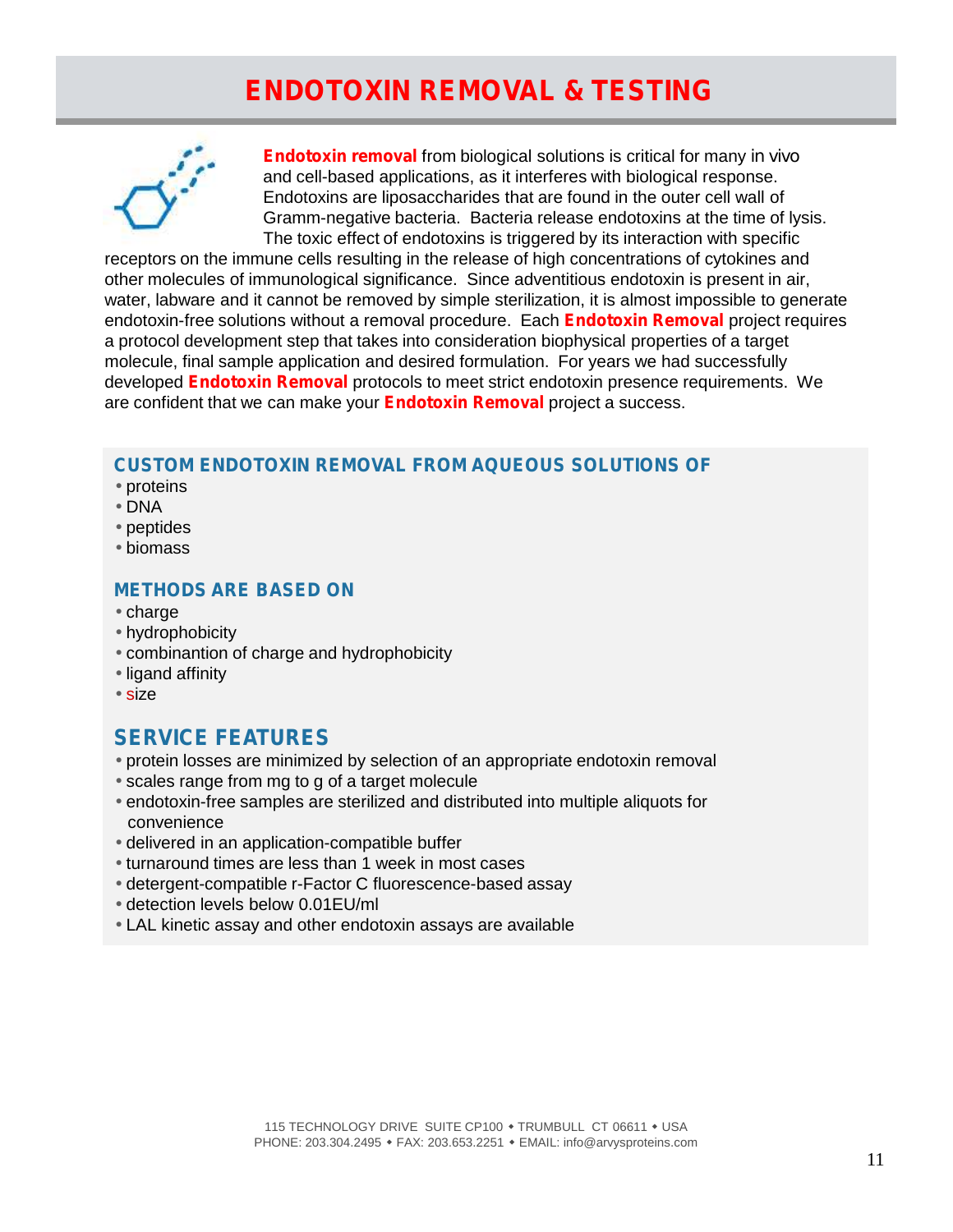# **ANTIBODY DEVELOPMENT & PRODUCTION**



In the last 30 years, **Antibodies** had become very important reagents in research, diagnostics, and medicine. This class of molecules are heavily used now in many fields of biomedical research such as immunoassays (Western blots, ELISA, etc.), protein purification, protein identification and protein-protein interaction studies. Many commercial diagnostic kits have *antibodies* as their critical components. Currently, there are 75 **Monoclonal Antibodies** or their derivatives approved by the

FDA and many more are being tested in clinical studies. Each *antibody* project requires a customized approach gathering all facts about an antigen and defining the properties of the final *antibody*. We have a long history in developing and producing *antibodies* for our clients. We will plan your **Antibody** project thoroughly to achieve desired outcomes.

#### **PURIFICATION OF ANTIBODIES FROM BIOLOGICAL SOURCES**

- all antibody isotypes from any species
- endotoxin removal from antibody solutions
- antibody conjugation to fluorescent dyes or enzymes
- antibody characterization by ELISA and other assays

### **PRODUCTION OF RECOMBINANT ANTIBODIES IN MAMMALIAN EXPRESSION SYSTEMS BY TRANSIENT OR STABLE TRANSFECTION**

#### **PRODUCTION OF MONOCLONAL ANTIBODIES FROM HYBRIDOMA CELL LINES**

#### **PRODUCTION OF POLYCLONAL ANTIBODIES**

- design of an antigen with immunogenic properties
- antigen generation, production and purification
- analysis of bleeds for specificity by ELISA and/or Western blot
- purification of antibodies from blood plasma

#### **PRODUCTION OF SINGLE CHAIN ANTIBODIES (scFv) and Fab FRAGMENTS IN** *E.COLI*

- design of an expression construct
- expression in *E.coli* and its optimization
- antibody purification

continued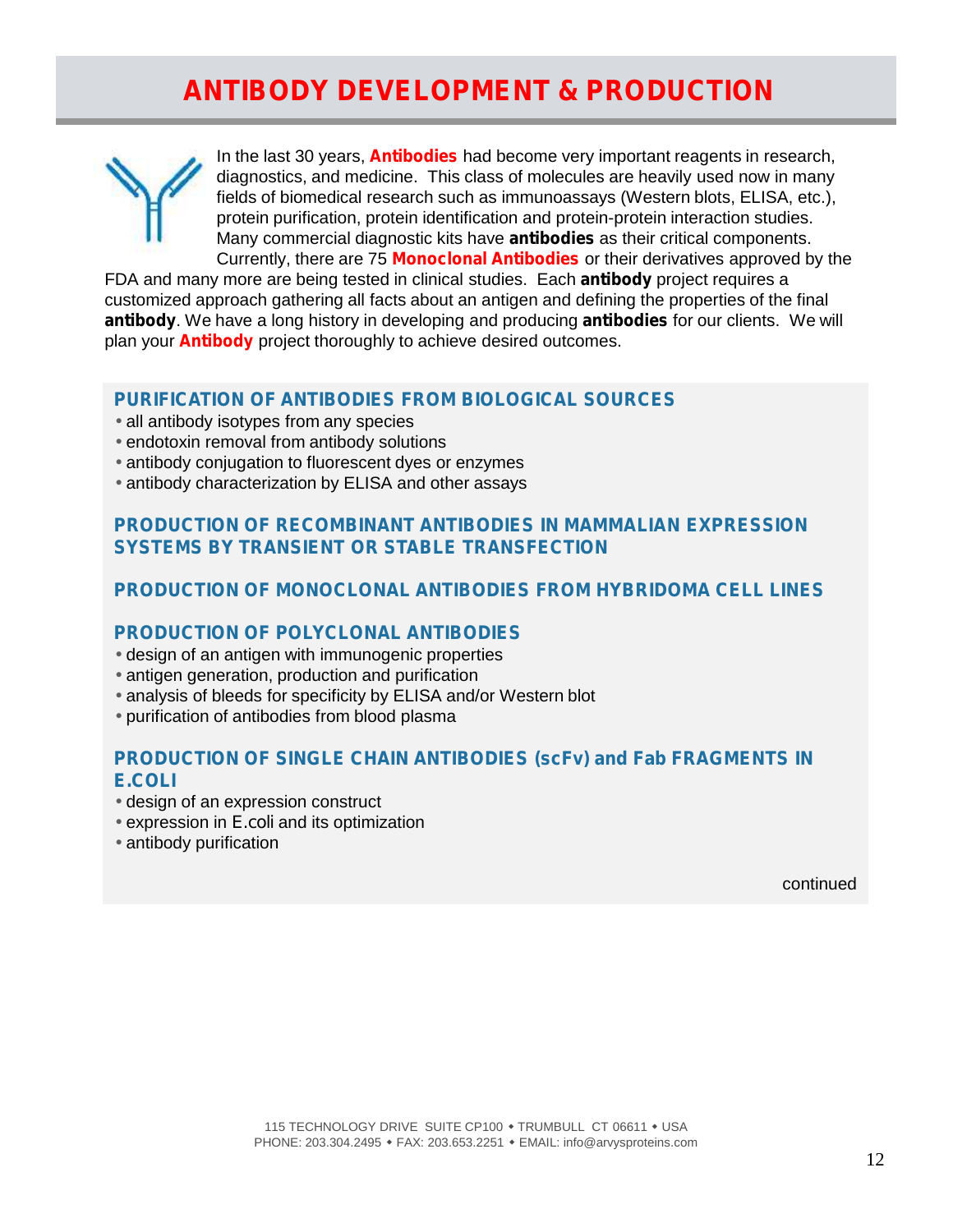# **ANTIBODY DEVELOPMENT & PRODUCTION**

continued

# **GENERATION OF Fab AND (Fab)2 FRAGMENTS FROM FULL LENGTH ANTIBODIES**

- optimization of enzymatic digestion reaction
- removal of heavy chain fragments
- Fab and (Fab)2 purification

#### **PHAGE DISPLAY FOR GENERATION OF MONOCLONAL ANTIBODIES**

- generation of antibody phage display library from infected/diseased patients or antigenimmunized animals
- phage display panning and screening
- sequence analysis
- generation of scFv, Fabs or whole immunoglobulins in various expression systems

### **CHARACTERIZATION OF ANTIBODIES FOR SPECIFICITY AND SELECTIVITY**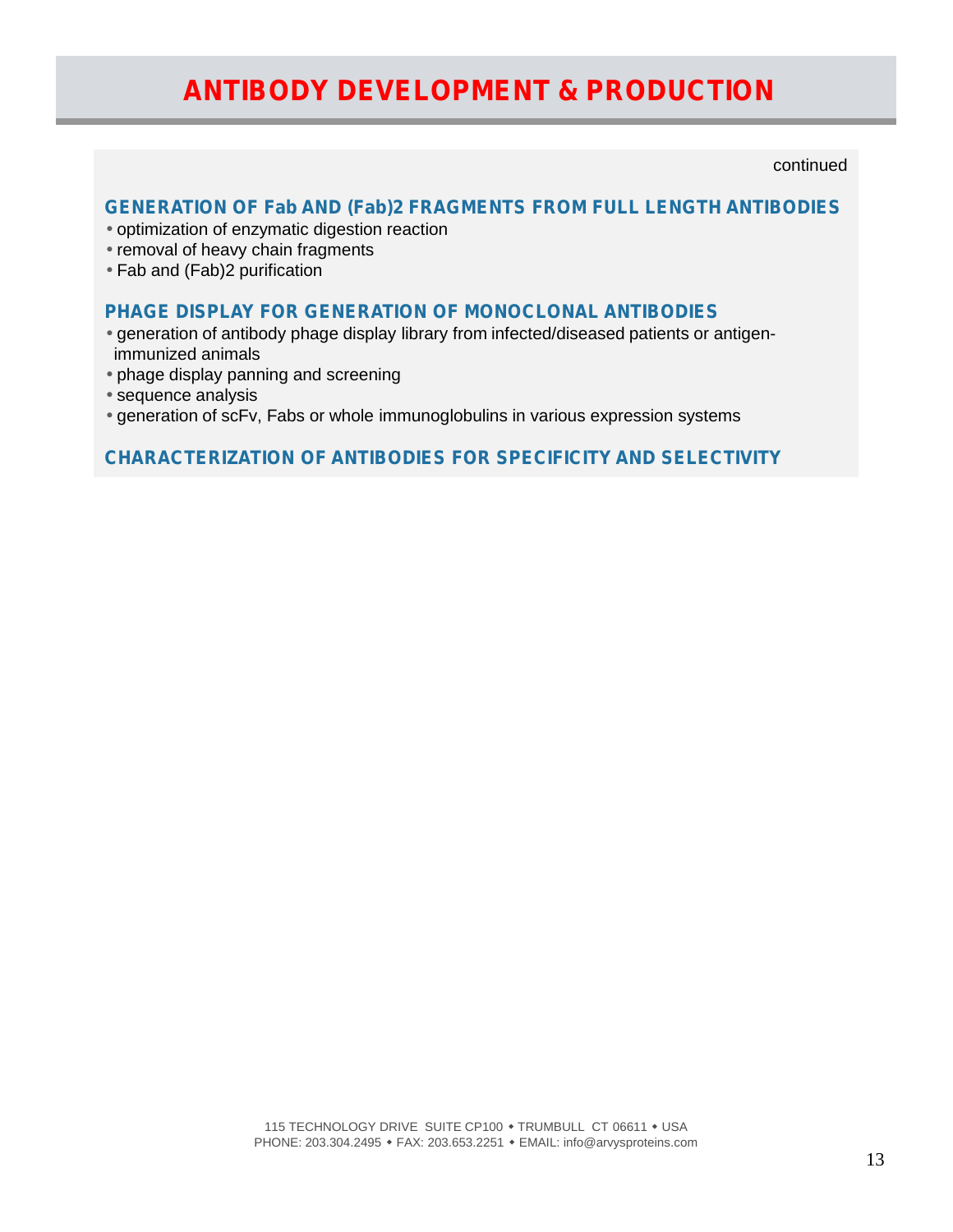# **WHY ARVYS?**

### **GET ARVYS EXPERTISE**

- We integrate our expertise in genetic engineering, protein expression, protein purification, protein characterization and assay development for each project to ensure project's success.
- $\checkmark$  We monitor activity and stability of proteins through every step of purification procedures thus minimizing presence of aggregated or denatured target protein in your preparations.
- $\checkmark$  Our instrumentation and experience allow us to develop a variety of biochemical and biophysical assays and use them for protein, peptide, and small molecule characterization.
- $\checkmark$  We reduce your cost by maximizing the activity and stability of your protein product.
- We deliver endotoxin-free active proteins for your *in vivo* studies.

#### **WHY DO YOU NEED EXPERT HELP TO PURIFY AND CHARACTERIZE PROTEINS?**

Your protein which appears as a single protein band on SDS-PAGE could be heterogeneous due to:

- aggregated, modified or partially degraded forms of the target protein
	- other proteins with the same rate of migration on SDS-PAGE
- products from faster growing cells which may come from incomplete clonal selection or clone modification
- presence of highly active impurities which are not easily visualized, such as endotoxin

Heterogeneity in preparations results in the following problems:

 presence of even small amounts of denatured or misfolded proteins may trigger further protein denaturation leading to instability during manipulations and storage small impurities may contribute disproportionately to the product concentration measurements resulting in erroneous data interpretation

 in *in vivo* studies, denatured protein, contaminants and endotoxin may induce unwanted biological responses

 in screening experiments, denatured protein may bind inhibitors and significantly affect  $K_i$  and  $IC_{50}$  values

Your protein preparation may be fully or partially inactive due to:

 failure to form a native conformation during production or renaturation procedures denaturation, degradation or modification

alteration by protein tagging or labeling

shielding of an active site by contaminating ligands

Loss or alteration of functional activity results in the following problems:

ligand binding parameters are changed

larger amounts of protein have to be used

result consistency may be affected

increased contribution from background activity reduces assay window

biological responses are too low to be measured

your protein preparation may generate inconsistent and unreliable data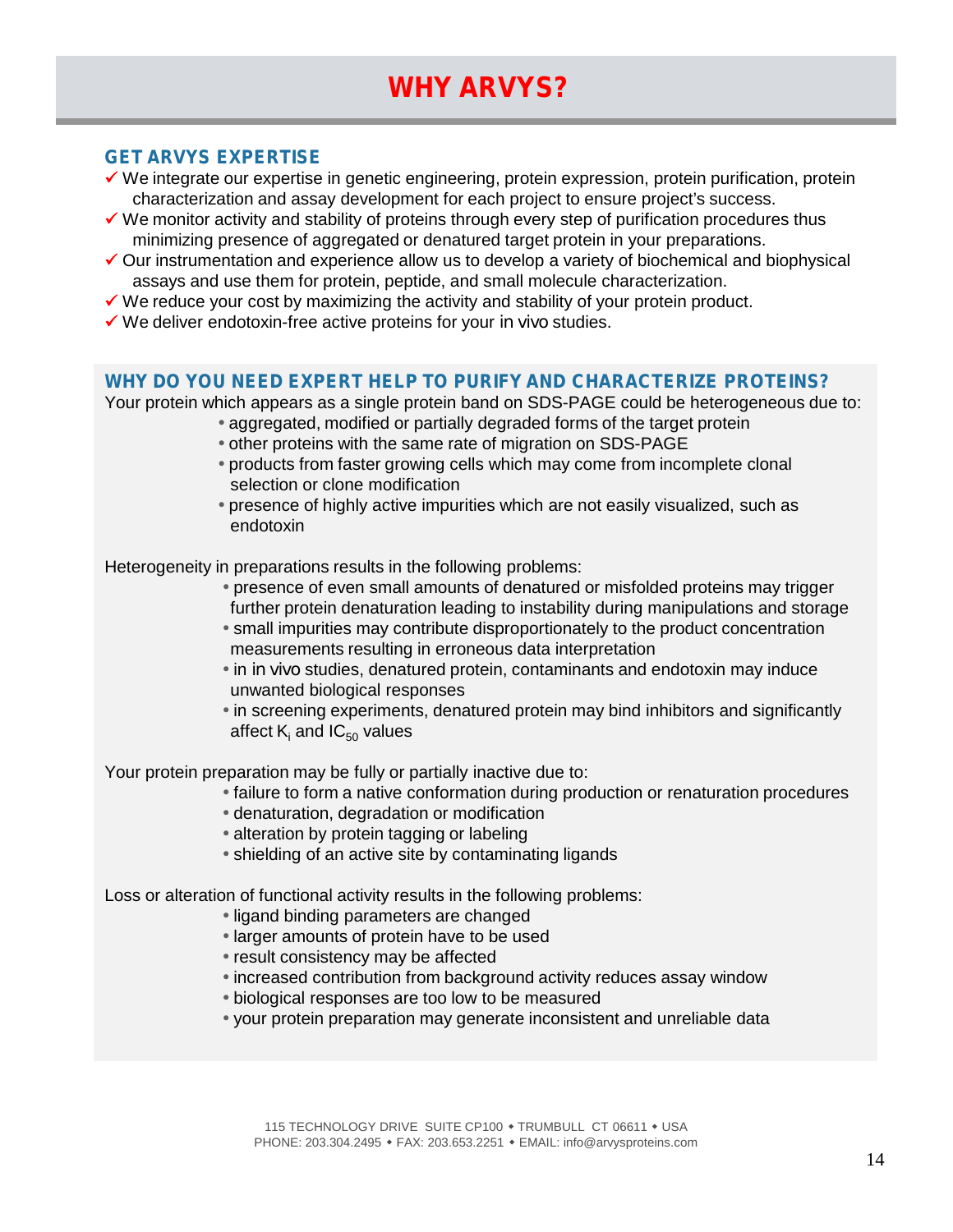### **OUR BUSINESS MODEL IS SIMPLE:**

- $\checkmark$  Scientific and technical excellence
- $\checkmark$  Financial stability by being self-sufficient
- $\checkmark$  Do not get involved in mergers, acquisitions ; stay away from infusion of external capital
- $\checkmark$  Build operations with only one goal in mind servicing our clients
- $\checkmark$  Integrity and ethics are our core values

#### **PROJECT SCOPE**

Each project is tailored to the customer's specifications of scale, purity, analytical characterization and activity. We help our customers plan their projects in the most cost-efficient manner.

#### **QUALITY ASSURANCE**

We set high standards for our services and stay current with the latest developments in science and technology. To ensure project coordination, a project director from our senior scientific staff is assigned to every project. A project director manages all project stages – initial evaluation, quotation, planning and execution, preparation of final reports, shipments and technical support – and makes sure that a project is performed according to the customer's specifications. A project director is the customer's main contact at **ARVYS**.

#### **PRICING POLICY**

Our goal is to make outsourcing to **ARVYS** an affordable option for life scientists from both industry and academia, and yet to provide our services at the highest professional level. We are committed to being open with customers about how we price projects. Our quotes break up our charges by milestone s. Each milestone is a "Yes / No" decision point for a client.

#### **TURNAROUND TIMES**

Turnaround times are provided with our official quotes. For some projects, we might break up a full project timeline into milestone timelines and provide customers with turnaround times for each step. We recognize that speed and timeliness are crucial for our clients, and we set aggressive turnaround times. At the same time, we thoroughly evaluate our human and technical resources to make sure the timelines are realistic. Once the timelines are set, we make every effort to meet them.

#### **TECHNICAL SUPPORT**

After completion of a project, we continue working with our customers for the period of 6 months to help them troubleshoot any project-related problems.

#### **CONFIDENTIALITY**

We recognize that confidentiality is vital for many of our customers. In such cases, **Confidential Disclosure Agreement** is executed prior to any project discussions and the following work is performed under strict confidentiality.